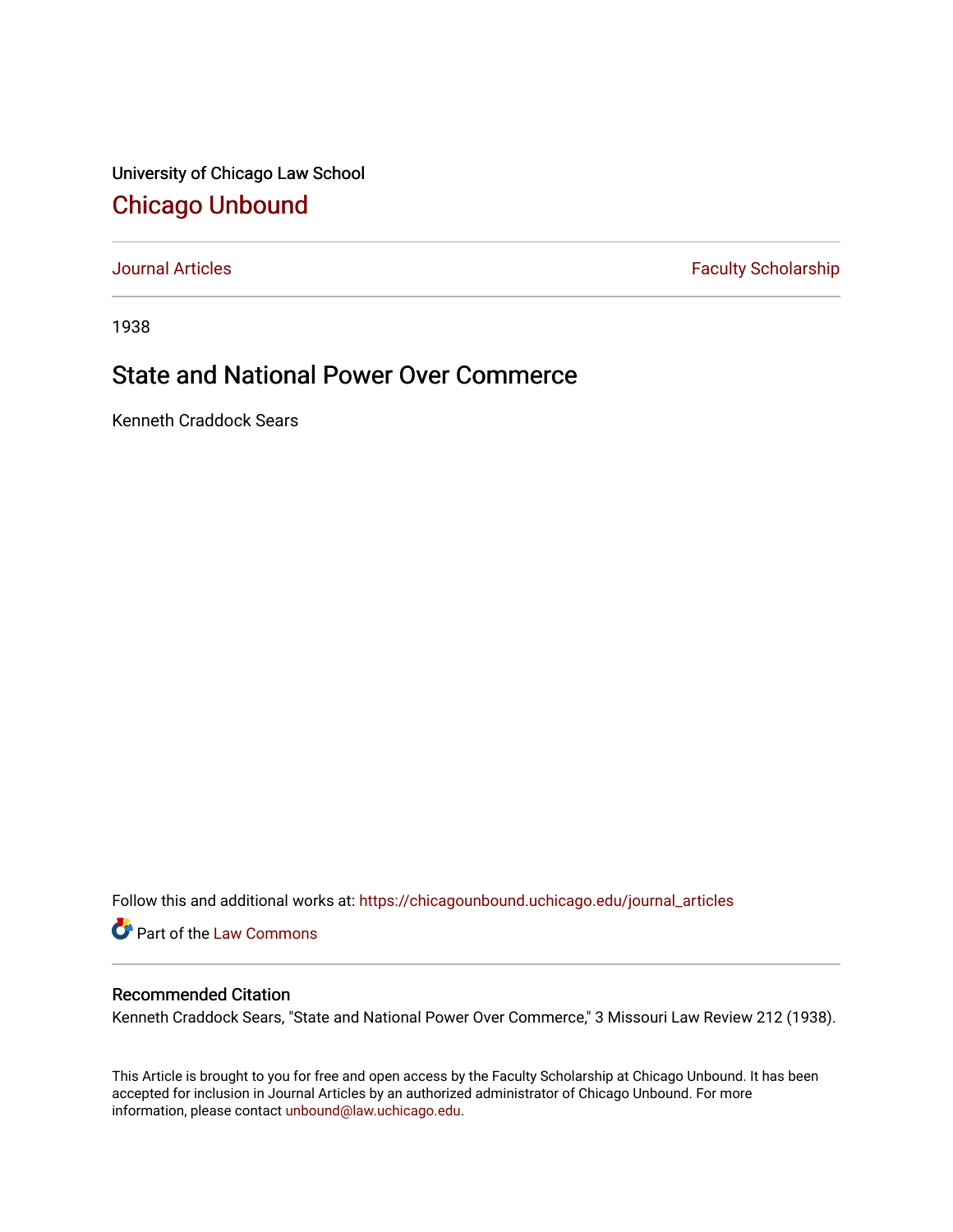Another feature of the work being discussed is an inclusion in volume seven of Court Rules. They cover the federal Supreme Court, Circuit Court of Appeals, Eighth Circuit, and District Court, Eastern Judicial District. General orders in bankruptcy and bankruptcy forms are likewise embraced in the last volume of this work. Rules of the Missouri Supreme Court and Courts of Appeals also appear.

The printing and binding of these volumes is well done.

To summarize, the reviewer is disappointed in not finding more reasoning in the text material of Mr. Houts' work, but the reviewer believes that our author has made many useful suggestions as to local procedure and that he has given practitioners in Missouri courts a splendid selection of usable forms.

St. Louis University School of Law CARL **C. WHEATON.**

**STATE AND** NATIONAL POWER OVER **COMMERCE.** By F. D. **G.** Ribble, New York: Columbia University Press, **1937. Pp.** 266.

I started to read Professor Ribble's book, which is one of the Columbia Legal Studies, one night after a usual day at the office. I made very slow progress. I went to sleep a time or two and came to a tentative conclusion that Ribble had written something that was tough reading. The next time I started to read the book was on a Sunday morning after a good night's sleep. I had a very pleasant surprise. The book was interesting. There was no desire to stop reading. My tentative conclusion was fundamentally in error.

To be certain there are passages in this book, as in any scholarly book dealing with law, that require one to pause and think. That, however, is a compliment to the book. So, if time is available the next time that the Commerce Clause of the United States Constitution is up for class work, Ribble's book will be on the desk for the purpose of a detailed study of it in connection with the cases that will be discussed in class.

In one respect it is unfortunate that the book went to press in February, **1937.** Thus that series of opinions involving the National Labor Relations Board had not been decided by the United States Supreme Court and consequently they are not considered in this study by Professor Ribble. These decisions seem to be very significant at the present time and it is hardly possible that they would not have influenced Professor Ribble's ideas. It is even likely that some passages in the book would have been modified in view of these later decisions.

Professor Ribble's work appealed to one reader at least as being scholarship in the best sense of the word. He is no excited reformer who is trying to fit the cases into pre-conceived theories for the salvation of the United States. Too frequently, it appears, writers in the public law field in this country are individuals whose intelligence is much more keen than their judgment is calm.